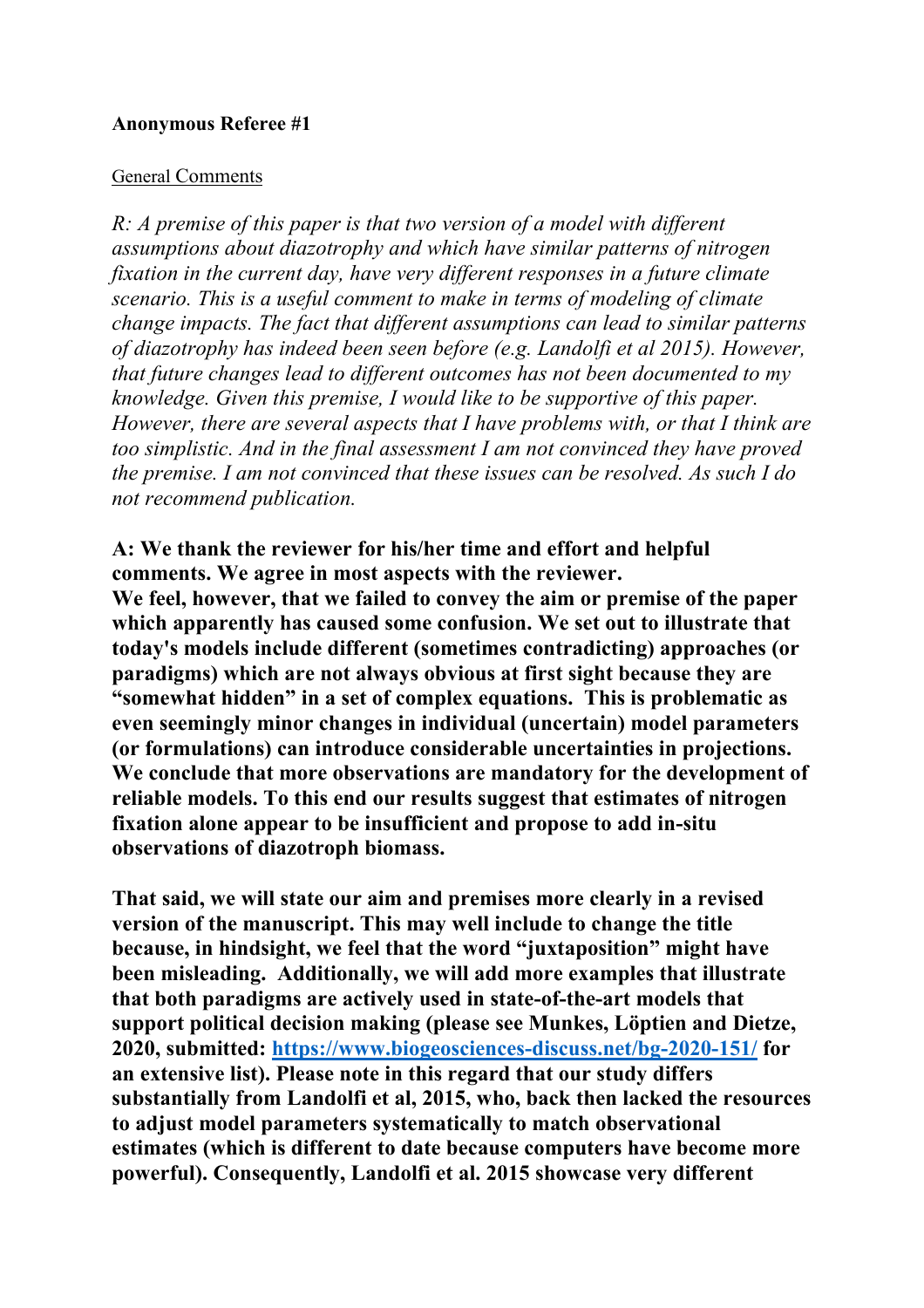**patterns of simulated nitrogen fixation when using differing model approaches (presumably because they were not able to optimize the respective models until "equally-good" fits to observations were reached).**

**Please note also that the purpose of this study is not to advocate one paradigm over the other and we agree with the reviewer's opinion that a single paradigm may well be too simplistic (and we will explicitly voice this in the revised version of the manuscript). Our scope here is to trigger a discussion on what it takes to realistically simulate the dynamics of diazotrophs. We aim to work towards reconciling the following opposing views in the field: (1) Numerical modelling of diazotroph dynamics is advanced and robust enough to be used for political decision making and (2) our understanding of diazotrophs as expressed in models is too simplistic and - as a consequence - flawed.**

*R: 1) The two paradigm concept is far too simplistic, and I believe unrealistic. See reviews by Sohm et al (2011) and more recent by Zehr and Carpone (2020), where much of the discussion of controlling mechanisms is focused on iron/phosphate availability perspective. In particular, the importance of iron is neglected in these paradigms and likely to be a more important than either grazing or phosphorus demands (see e.g. Ward et al 2013; Schlosser et al 2014). Moreover, I am not convinced that the "selective grazing" is a paradigm used by many models as stipulated (further references would be needed to show this to be true "de facto standard", line 247 needs substantiated). Early models of diazotrophy were based on Trichodesmium, which indeed appears to have lower grazing pressure and thus earlier models may have incorporated this type of parameterization. But it is now known that there is a great variety of diazotrophs (see e.g. Zehr et al 2020) and many do not appear to be grazed less than other phytoplankton. So this "paradigm" appears highly flawed. In fact, a study cited in this paper, Wang et al (2019) show a case where parameterizing reduced grazing on diazotrophs led to an unrealistic distribution of diazotrophs. It appears that such results are also found in this study (line 205-206). So why even make this a "paradigm"? Similarly, I am not convinced that the P-demand paradigm is fully justified. The study by Landolfi et al (2015) appears to have a very different parameterization of phosphate acquisition. It would seem that at least an iron paradigm should have been included (instead). Line 244: "...exploring two paradigms that are proposed in the literature" is too strong a statement. These do not appear to be the major paradigms that have been put forth (see reviews suggested above). Given the diversity of diazotrophs, it is likely that many processes lead to nitrogen fixation patterns, and expecting any single paradigm to explain them is simplistic. And as such, the setup of the paper appears fatally flawed.*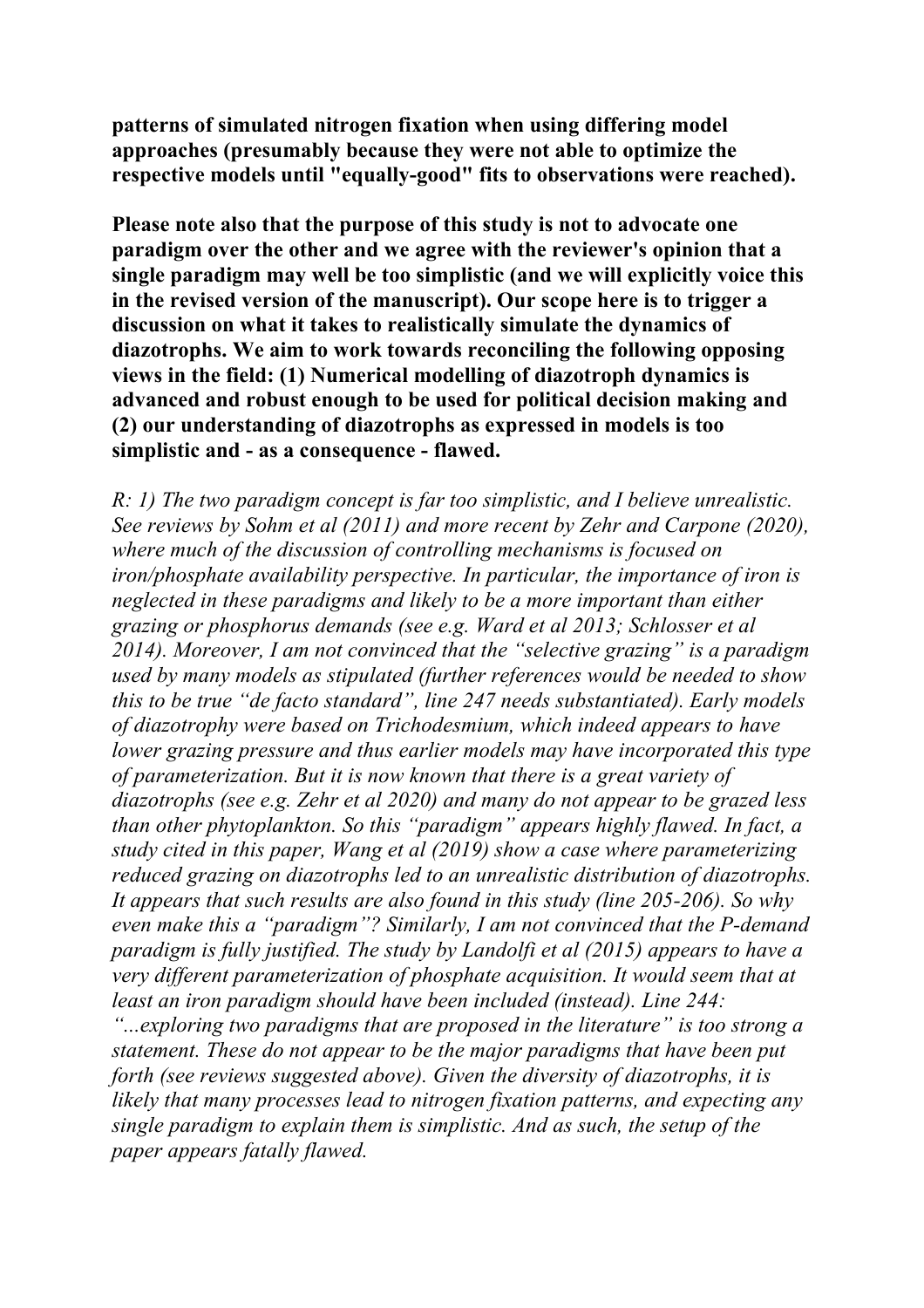**A: We apologize for the confusion. The manuscript is not intended to promote any paradigm over another. We will make this clearer in the revised version of the manuscript. The ratio behind our choice of paradigms presented in this study is that they are currently put to use in applications, targeted to aid political decision making: paradigm one, coined "selective grazing" in our study, is e.g. at work in the models underlying Dzierzbicka-Głowacka et al. (2013), Keller et al. (2012), Paulsen et al. (2017) and Savchuck (2002). Paradigm two, coined "low Pdemand" in our study, is at work in, e.g., in the SCOBI-model by assuming a lower half-saturation constant for P for nitrogen fixing cyanobacteria than for diatoms (Eilola et al., 2009) as well as in the BALTSEM-model which uses a lower half-saturation constant for cyanobacteria than for "summer species" (Savchuck, 2002).**

**We will add these extra model references along with supporting observational evidence that some diazotrophs have relatively low Prequirements (e.g., Degerholm et al., 2006) or might be able to adapt to low P-environments (e.g., Wu et al. 2011) to the revised version of the manuscript.**

**Ultimately we agree with the reviewer that the underlying logic of numerical models of diazotroph dynamics is often at odds with evidence from in situ and laboratory studies (mainly because very different species are summarized in a single functional group to keep the model complexity on a reasonable level). Please note that we started a painstaking process of reconciling this in Munkes, Löptien and Dietze, 2020 (submitted: https://www.biogeosciences-discuss.net/bg-2020-151/) for the Baltic Sea where data coverage is especially high. This paper is intended to illustrate the effect of certain model assumptions on the uncertainty of future projections. We agree that our configurations do not encompass the full range of respective uncertainties and will voice that more clearly in the revised version of the manuscript. Further we agree that our incomprehensive understanding of oceanic iron dynamics adds considerable uncertainty (and we will discuss this in the revised version of the manuscript). Among the problems associated with effects of iron dynamics on diazotrophs is that data sets of iron are so sparse that the current CMIP6 protocol states that the "... actual initialization" of Fe "... is left to the discretion of each modelling group ..." (Or et al, 2017, page 2175). Further, residence times of iron in contemporary models differ by two orders of magnitude (Tagliabue et al. 2016) which showcases that both, sources and sinks of iron, are not comprehensively understood. The combination of sparse information on standing stocks along with an incomprehensive understanding of sources and sinks provides a limit on**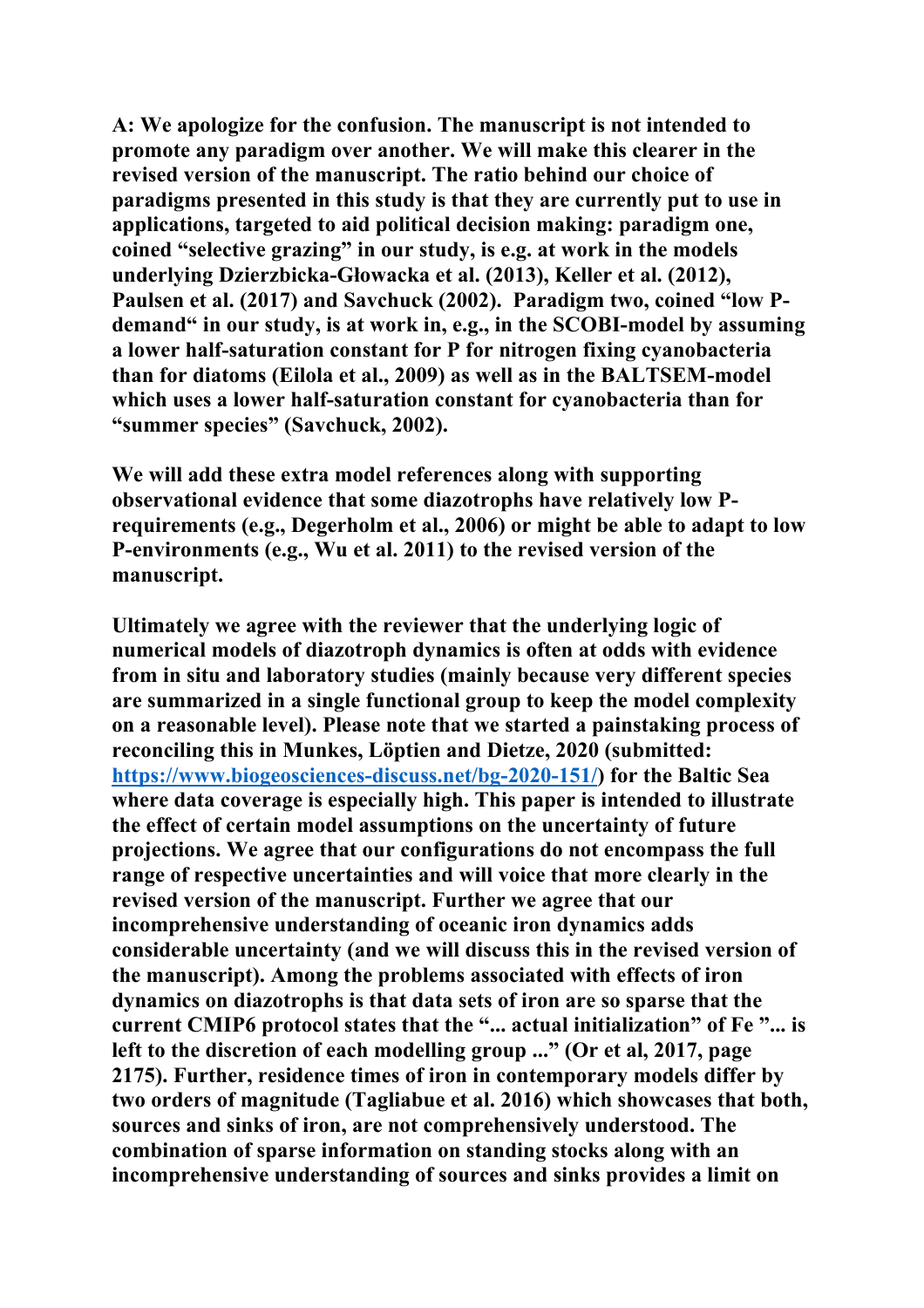**simulating the effect of iron on diazotrophs with the current generation of coupled ocean-circulation biogeochemical models.**

**That said, we have - encouraged by reviewer's criticism - performed additional control simulations where we raised the half saturation constant for iron for the diazotrophs by a factor of two, in order to test for robustness of our results. In these experiments C\_d is increased by 0.1 for all simulations to obtain reasonable fixation rates. The results regarding our two paradigms are very similar to the results presented in our manuscript. The simulated biomass of diazotrophs is (as expected) slightly less in the Southern Hemisphere and slightly enhanced in the Atlantic and in the Indian Ocean. The respective future projections (RCP 8.5 scenario) are depicted below.** 



*Fig.1: Anomalous projected evolution of (a) global annual mean biomass of diazotrophic biomass in units Tg C and (b) global annual mean nitrogen fixation in units Tg N yr−1 . The model setups GRAZ\_IRON and OLIGO\_IRON are identical to the setups in our manuscript apart from doubling the halfsaturation for iron for diazotrophs and increasing C\_d by 0.1 for both simulations.* 

Orr et al. (2017): Biogeochemical protocols and diagnostics for the CMIP6 Ocean Model Intercomparison Project (OMIP), Geosci. Model Dev., 10, 2169–2199, https://doi.org/10.5194/gmd-10-2169-2017

Tagliabue et al. "How well do global ocean biogeochemistry models simulate dissolved iron distributions?." *Global Biogeochemical Cycles* 30.2 (2016): 149-174.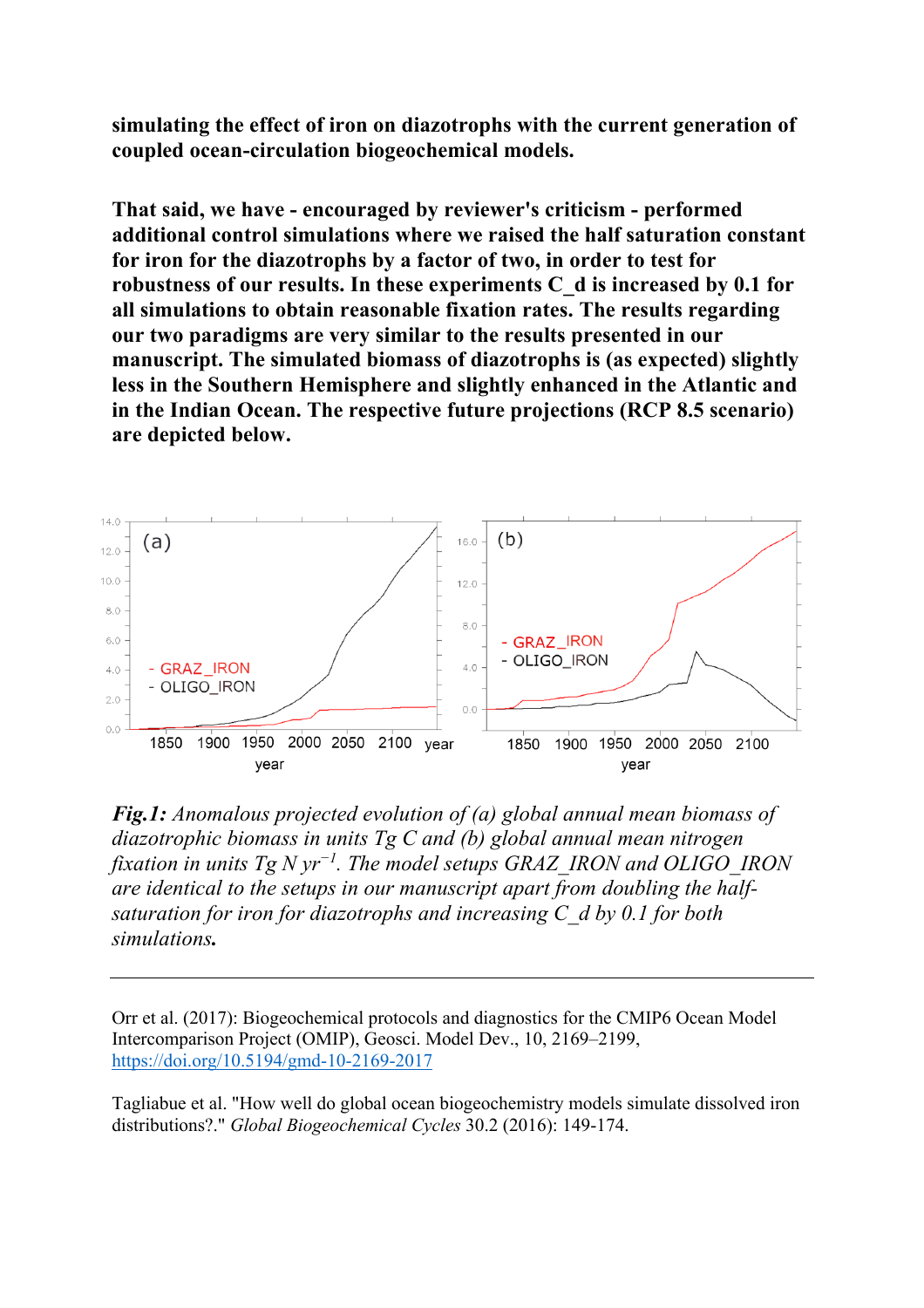**We will add the information that our results are apparently robust towards changes of the half saturation constant for iron relative to the default settings used also in: Getzlaff and Oschlies, 2017; Getzlaff and Dietze, 2013; Keller et al., 2014; Kemena et al., 2019; Löptien and Dietze, 2017, 2019; Somes and Oschlies, 2015; Reith et al., 2016.**

*R: 2) Line 95: would have been better to be clearer what you mean by iron being not being explicitly resolved. Does that mean iron concentration are imposed? (I note that it is not a state variable). Given that iron is likely important in controlling diazotroph distributions, this suggests in itself that this is not the best model for exploring controls on diazotrophy.*

## **A: We apologize for the confusion. The model indeed uses a fixed iron mask and no prognostic iron component. We will clarify this in the revised version of the manuscript.**

*3) All simulations (REF, OLIGO, GRAZ) have the assumption that diazotrophs do not grow above a temperature threshold and that they are dis-advantaged in nitrate-replete water (though this latter parameter is one that is explored, but only within a narrow range). Could it be that these two assumptions are responsible for the similarities between the simulations in the current day model ocean. That is: any other assumptions (as in OLIGO or GRAZ) are slave to these other very strong restrictions. And then that it is the expansion of warmer, lower nitrate conditions in future change simulation that allow the two simulations to diverge. Put another way, these other assumptions (temp, NO3 handicap) are stronger controllers of the nitrogen fixation. So a "bad" parameterization is constrained by the temperature/handicap assumptions in such a way that it doesn't show up until warming occurs. This does not totally detract from the premise of the paper, but it does suggest that a "bad" parameterization could lead to unrealistic future projections. Which is an important difference to the premise.*

**A: Yes, this is the point of the paper: a "bad" parameterization could lead to unrealistic model sensitivities to climate change. And yes: without a comprehensive understanding, any parameterization may well have thresholds which once reached may set loose unrealistic model behaviour. The idea of this manuscript is to illustrate that two apparently similar model approaches may well be founded on very different paradigms and consequently - feature diverging projections. We feel that this is an important point because both model approaches presented in our study do already today influence political decision making (e.g., Meier et al., 2014: Ensemble Modeling of the Baltic Sea Ecosystem to Provide Scenarios for**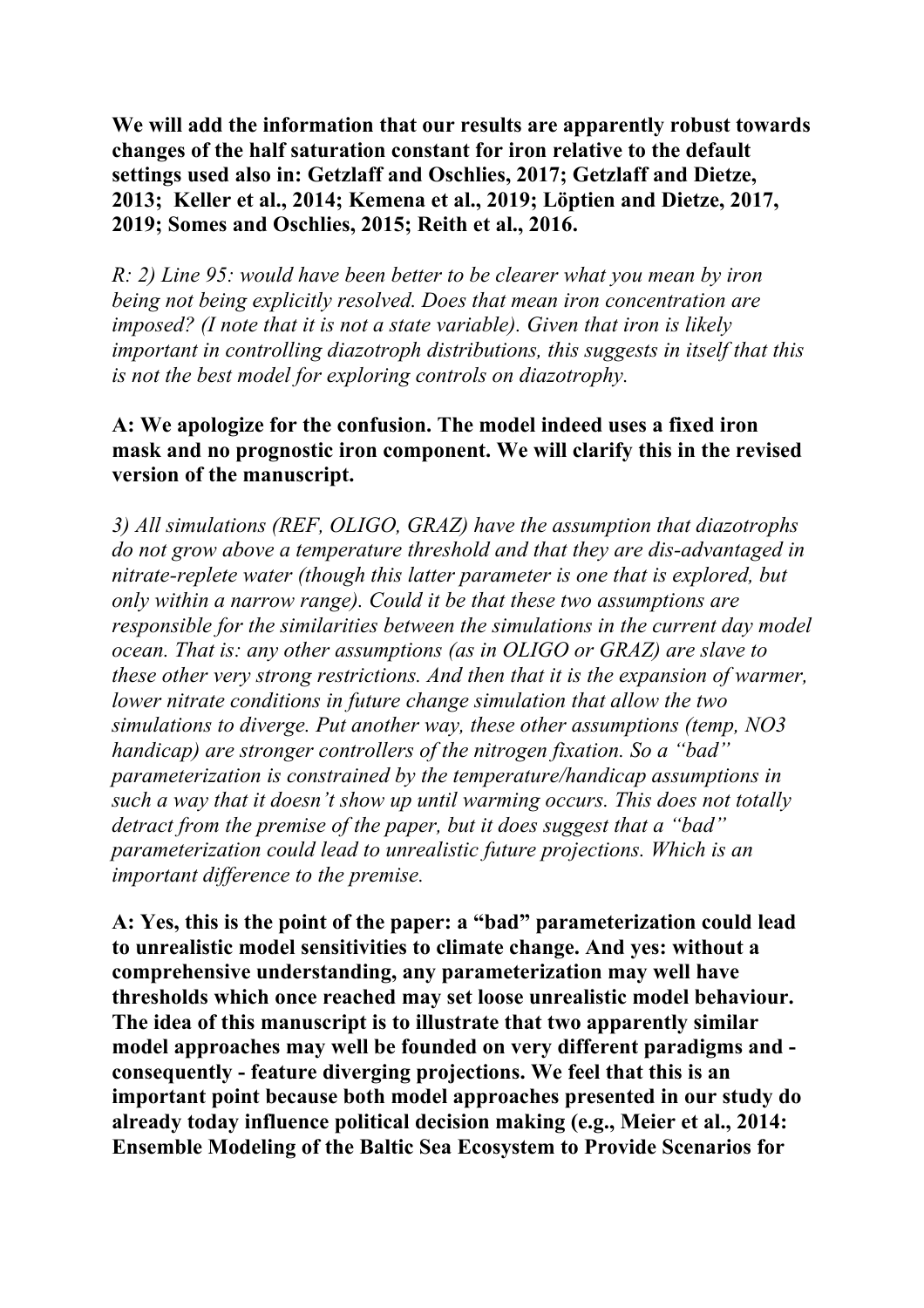# **Management, AMBIO). We will make that clearer in the revised version of the manuscript.**

*4) The above also leads to the question on how reasonable the temp/handicap parameterizations are? There are cold water diazotrophs – as suggested by Harding et al (2018), by diazotrophy in places such as the Baltic Sea, and as shown in the Wang et al (2019) estimates shown in Fig 1d? A modelling study (Monteiro et al 2011) has shown that temperature does not need to be invoked to explain diazotroph distribtions. By constraining diazotrophy by temperature you have forced it to be close to observations, but not necessarily for the right reasons. How necessary is the NO3-repletehandicap? I feel as though these two parameterizations should be far more fully understood before taking on this type of "paradigm" project.*

**A: We agree and will add a paragraph on temperature dependency in the revised version of the manuscript. Please note that the temperature dependence is still applied in many models (which does not mean that we necessarily think this is correct), even in Baltic Sea models: c.f. Munkes, Löptien and Dietze, 2020, submitted: https://www.biogeosciencesdiscuss.net/bg-2020-151/, their Fig.1.**

**As far as we know, the functional relationships between diazotroph growth and temperature used in today's models does typically not provide diazotrophs a real advantage over ordinary (non-fixing) phytoplankton in the sense that even under optimal temperature conditions, the growth rates for diazotrophs are typically slower than for ordinary phytoplankton. This leads to a situation where diazotrophs - ultimately – destroy their own ecological niche by supplying nitrogen to faster-growing ordinary phytoplankton with which they compete for other resources (phosphate, iron, light).** 

**We apologize for being unclear in our manuscript in this respect: we did not explicitly formulate a NO3-repletehandicap. The NO3-repletehandicap is a consequence of the relatively slow growth of diazotrophs. If there is enough N, P and light, and if the zooplankton is not grazing selectively than in resource competition we will see fast-growing ordinary phytoplankton as a winner and the "looser" are the relatively slow-growing diazotrophs.** 

*R: 5) Using Wang et al (2019) for the skill assessment seems awkward since Wang et al (2019) is itself a model estimate. Though data constrained, I would suggest it is not a good benchmark. Deutch et al (2007) was also a "data constrained" estimate and it is very different to that found in Wang et al (2019). Wang et al (2019) is far more believable and a better study, but this example*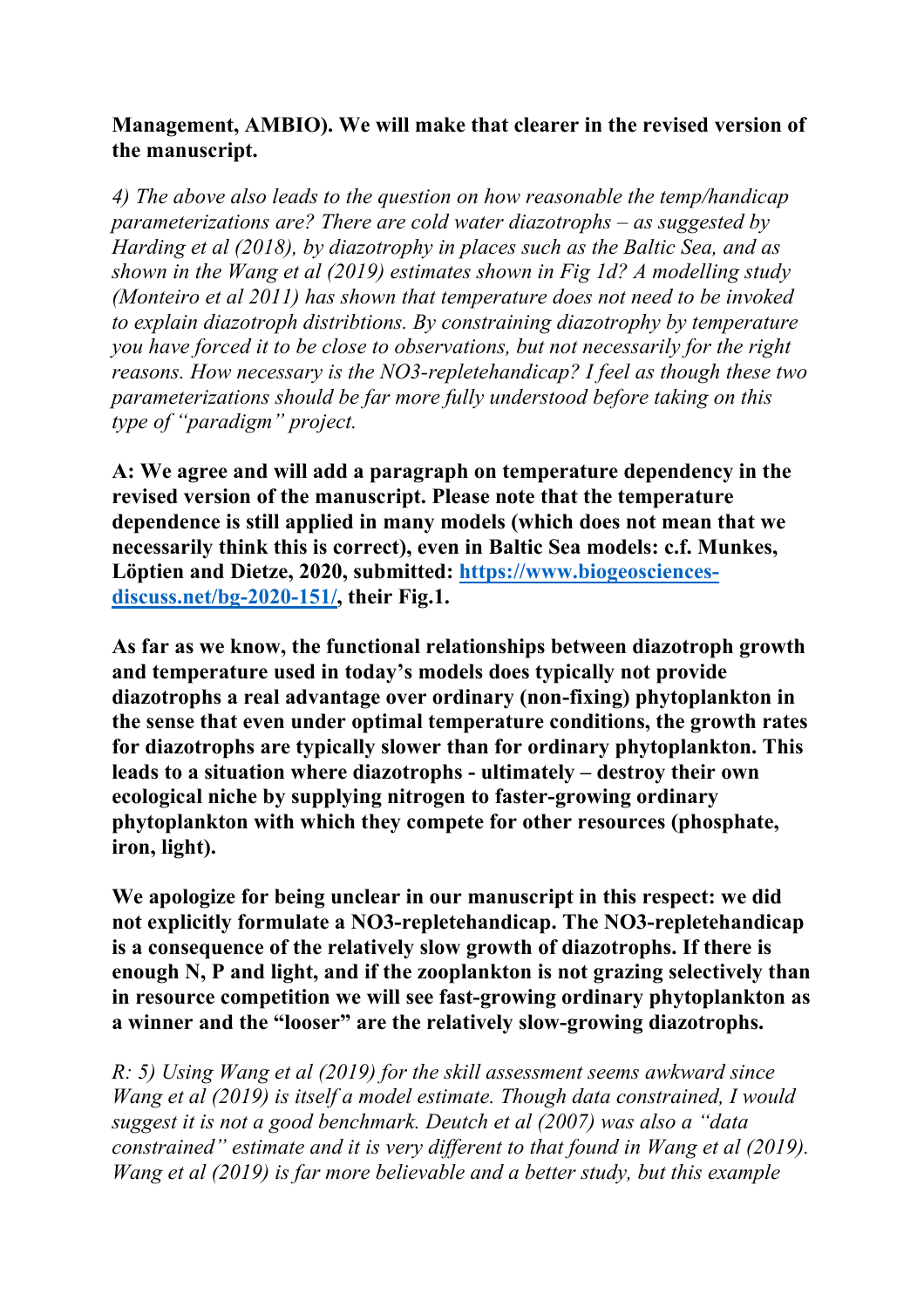*does suggest that there remains significant level of uncertainty even in a data constrained model,*

**A: We agree with the reviewer that the fact that we had to use a modelaided data-constrained estimate of nitrogen fixation rather than a climatological estimate based solely on in-situ measurements of fixation rates is indicative of an awkward situation, characterized by a lack of observational data. In fact, this is one of the major messages of our manuscript: a prerequisite for reliable projections of the fertilizing effect of diazotrophs are additional observational data. Our manuscript illustrates that even a climatology comparable to the Wang et al (2019) model-aided estimate in terms of spatial coverage may not suffice to dissect major controls of diazotroph dynamics because very different model approaches may well result in equally-well fits to such a climatology. Thus, nitrogen fixation estimates should ideally be complemented with a yet to be sampled climatology of in-situ observations of diazotroph biomass (which differs strongly between our model versions). We will make this point more clear in the revised manuscript.** 

**Unfortunately, we are a long way from coming even close to an in-situ data density comparable to Wang et al (2019). This is why, for the time being, we rate the Wang et al (2019) as arguably the most recent and comprehensive estimate of global pelagic nitrogen fixation. We will add a respective discussion to the revised version of the manuscript. This discussion will elaborate on the fundamental difference between our (forward) models and the data-constrained (somewhat inverse) method of Wang et al (2019) so that it becomes clearer why it makes sense to compare "models" with "models".** 

*R: 6) Why not show the future diazotroph/nitrogen fixation distributions? Does GRAZ become unrealistic? I felt that since this was the crux of the premise, this last part of the paper was very rushed through: paragraphs only and one very simple figure. There is a mention of Bay of Biscayne feature (line 240), but this is not shown and appears rather arbitrary.*

**A: Good point. Agreed! We will include these figures in the revised version of our manuscript. In our model the overall pattern of the biomass of diazotrophs shows little changes relative to today (apart from the Indian Ocean, as described in line 240ff. - cf., Fig 2 below).**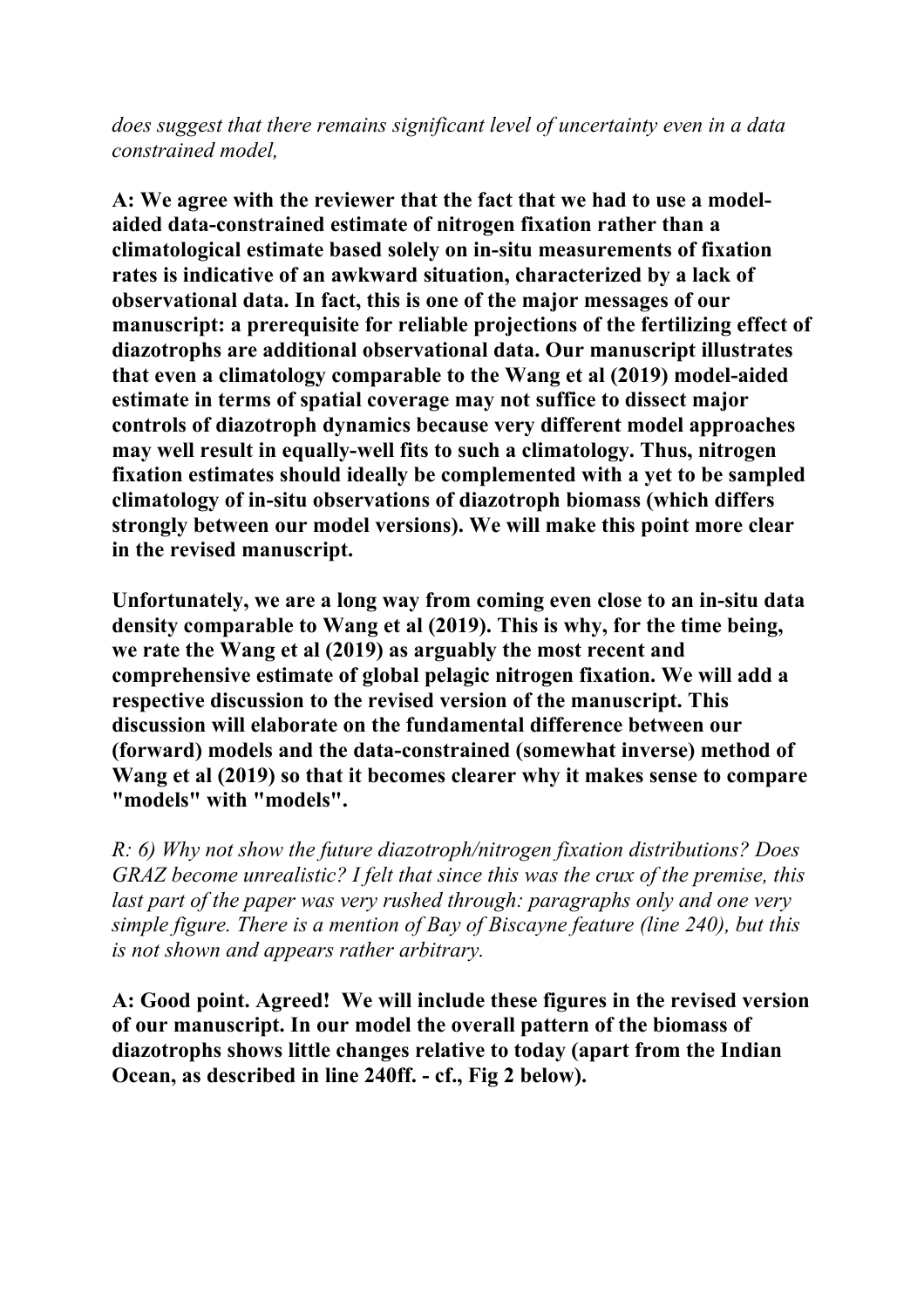

*Fig.2 (a, b) Projected annual mean non-zero diazotrophic biomass for the year 2100 integrated over the upper 100m in mg C/m2 . (c.d) Simulated nitrogen*  fixation in mmol N/m<sup>2</sup>/yr in the year 2100.

## *Details:*

*- R: Line 47: By "supply" do you mean "concentrations"? I would agree that concentrations do not necessarily correlate – but do not think that studies have shown the "supply" doesn't correlate as it is so difficult to measure supply rates.*

**- A: Thanks – we will replace "supply" with "concentrations"**

*- R: Line 89: Do you mean "DIC" not "DIN"*  **- A: Yes, thanks!**

*R: Line 191: "desert dwellers" does not seem appropriate term here* **A: O.K.**

*R: Line 193/256: The use of the word "quota" does not seem right here. Do you mean "ratio" instead?* 

**A: Ratio might indeed be the better expression.**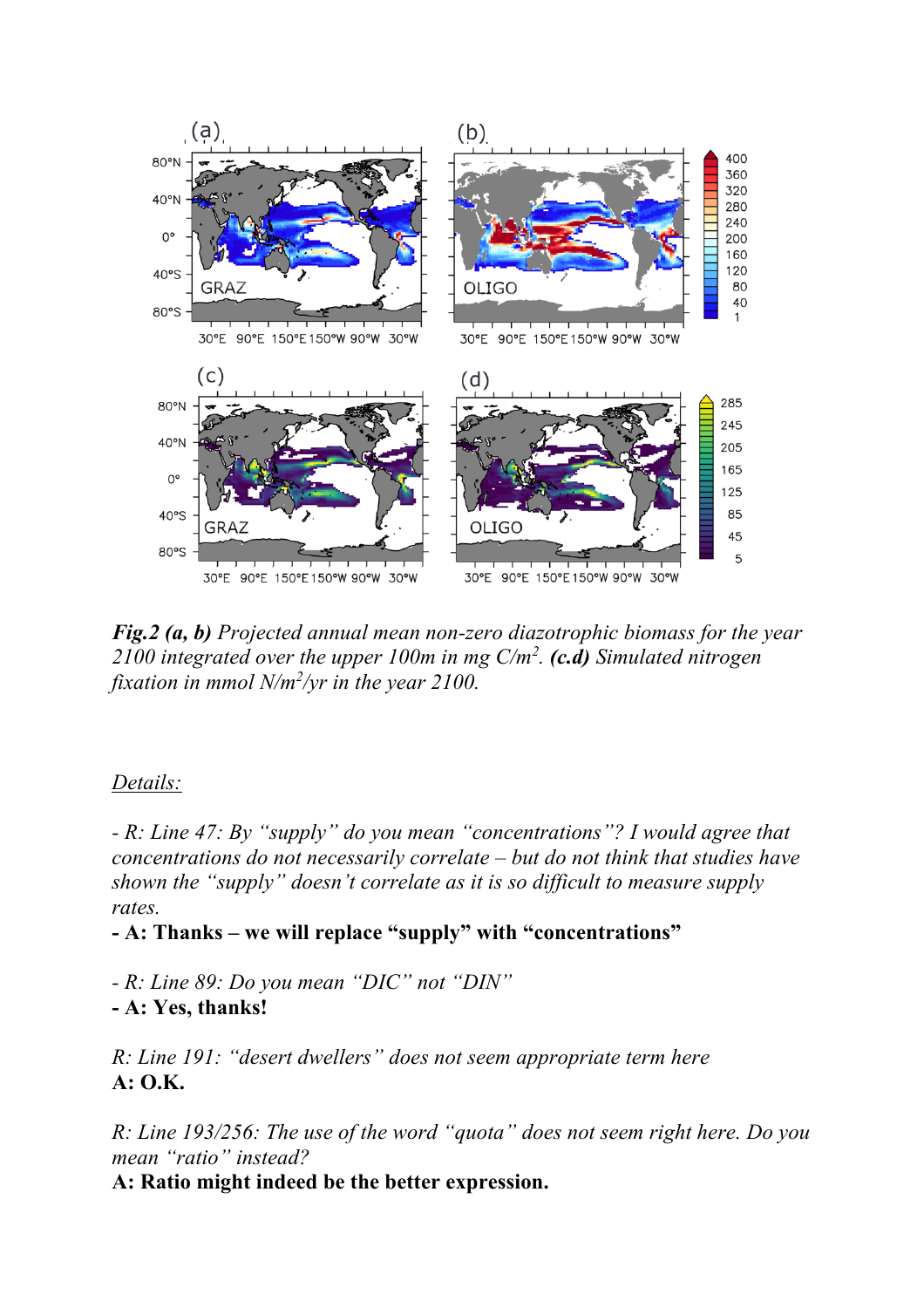*R. Line 194: I do not understand what you mean here? How do they go below zero?* 

**A: The discretization of numerical ocean models inevitably induces spurious effects on ocean transports (e.g., Hofmann, M., & Morales Maqueda, M. A. (2006): Performance of a second‐order moments advection scheme in an ocean general circulation model.** *Journal of Geophysical Research: Oceans***,** *111***(C5)).**

**All numerical approaches we know of are situated within a triangular with the following edges: high computational cost, spurious diffusive behavior and spurious dispersive behavior. The spurious dispersive behavior can cause (very small) negative concentrations. There are various ways to mask these. We opted for mentioning them.**

*R: Line 218: why do discuss only phosphate here. The changes to nitrate are also important to the issue under discussion.*

# **A: Agreed, we will add a discussion on nitrogen.**

*R: References:* 

- *Deutsch et al (2007). Spatial coupling of nitrogen inputs and losses in the ocean. Nature, 445, 163-167.*
- *Harding et al., Symbiotic unicellular cyanobacteria fix nitrogen in the Arctic Ocean. Proc. Natl. Acad. Sci. U.S.A. 115, 13371–13375 (2018). doi: 10.1073/pnas.1813658115;*
- *Landolfi, A., W. Koeve, H. Dietze, P. Kähler, and A. Oschlies (2015), A new perspective on environmental controls of marine nitrogen fixation, Geophys. Res. Lett., 42, 4482–4489, doi:10.1002/2015GL063756*
- *Monteiro et al (2011), Biogeographical controls on marine nitrogen fixers, Global Biogeochem. Cycles, 25, GB2003.*
- *Schlosser, C., et al. (2014), Seasonal ITCZ migration dynamically controls the location of the (sub)tropical Atlantic biogeochemical divide, PNAS, 111(4), 1438–1442, doi:10.1073/pnas.1318670111.*
- *Sohm, J.A., E. A. Webb, D. G. Capone, Emerging patterns of marine nitrogen fixation. Nat. Rev. Microbiol. 9, 499–508 (2011). doi: 10.1038/nrmicro2594*
- *Wang, W.-L., J. K. Moore, A. C. Martiny, F. W. Primeau, Convergent estimates of marine nitrogen fixation. Nature 566, 205–211 (2019). doi: 10.1038/s41586-019-0911-2*
- *Ward, B. A., S. Dutkiewicz, M. Moore, and M. J. Follows (2013), Iron, phosphorus, and nitrogen supply ratios define the biogeography of*